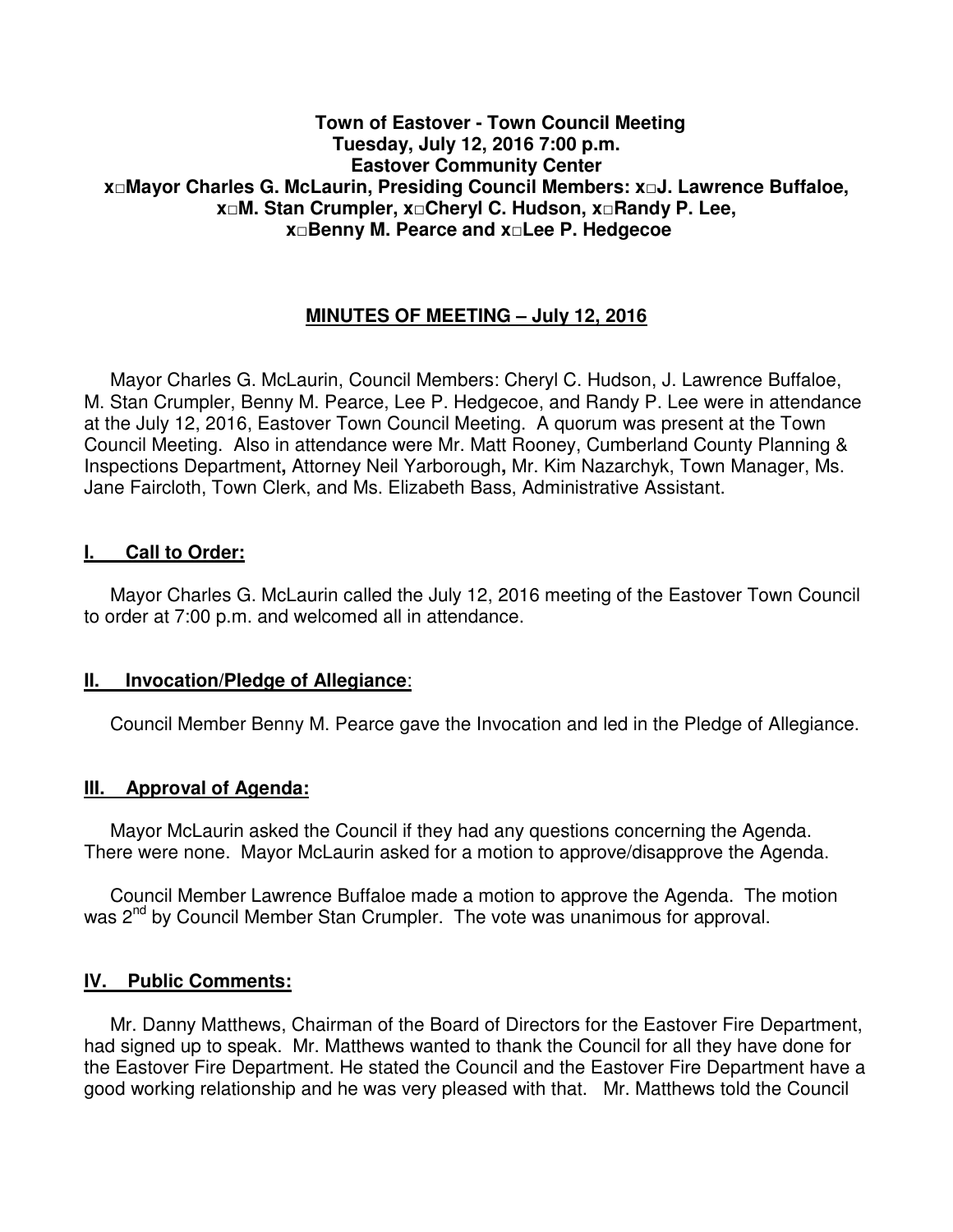Members, Eastover Fire Department had responded to 908 calls of those, 383 were inside the Town Limits.

 Last year the Council was able to divert and reallocate \$11,000.00 for the Eastover Fire Department. Mr. Matthews stated the funds were to be used for rescue equipment and maintaining the vehicles. With those funds the Eastover Fire Department was able to purchase airbags for \$9,000.00; these air bags could lift a Bus or a Combine. Rescue ropes run out of certification every 5-10 years. Mr. Matthews stated the Eastover Fire Departments ropes had to be purchased and the Jaws-of-Life and Hydraulic Equipment had to be recertified. Other funding includes Grants from the Federal Government and the NC Forestry Service. Mr. Matthews stated again how much he appreciated the Council's support and willingness to help. Mayor McLaurin and the Council Members expressed their gratitude to the Eastover Fire Department for outstanding service.

# **V. Consent Agenda:**

# **1. Consider approval of the Minutes for the June 14, 2016 Town Council Meeting.**

## **2. Consider approval of the May, 2016 Financial Reports.**

 Mayor McLaurin asked the Council if they had any questions concerning the Consent Agenda. There were none. Mayor McLaurin asked for a motion to approve/disapprove the Consent Agenda as stated.

 Council Member Cheryl Hudson made a motion to approve the Consent Agenda as stated. The motion was 2<sup>nd</sup> by Council Member Randy Lee. The vote was unanimous for approval.

### **VI. Discussion Agenda:**

### **Agenda Item #1:**

### **CASE NO. 16-085. CONSIDERATION OF THE WG HOLMES ESTATE DIVISION – LOT 7; REQUEST FOR SUBDIVISION REVIEW, COUNTY SUBDIVISON ORDINANCE AND EASTOVER SUPPLEMENTAL AMENDMENTS; ZONING: RR; TOTAL ACREAGE: 0.487 +\-; LOCATION: 2471 & 2475 DUNN ROAD (SR 1838). (EASTOVER)**

Mr. Matt Rooney stated this case was located at 2471 & 2475 Dunn Road. Mr. Rooney showed an aerial photo of this property. The aerial photo showed where I95 cuts the tract of land into 2 tracts. One tract is zoned RR the other zoned A1. The lot being created is 21,213.36 sq. feet in size and does meet requirements. Part of the land is in a special flood zone so if the owners were going to place a building on this property they would have to have a special permit issued by the County Engineer. The property was originally approved in 2003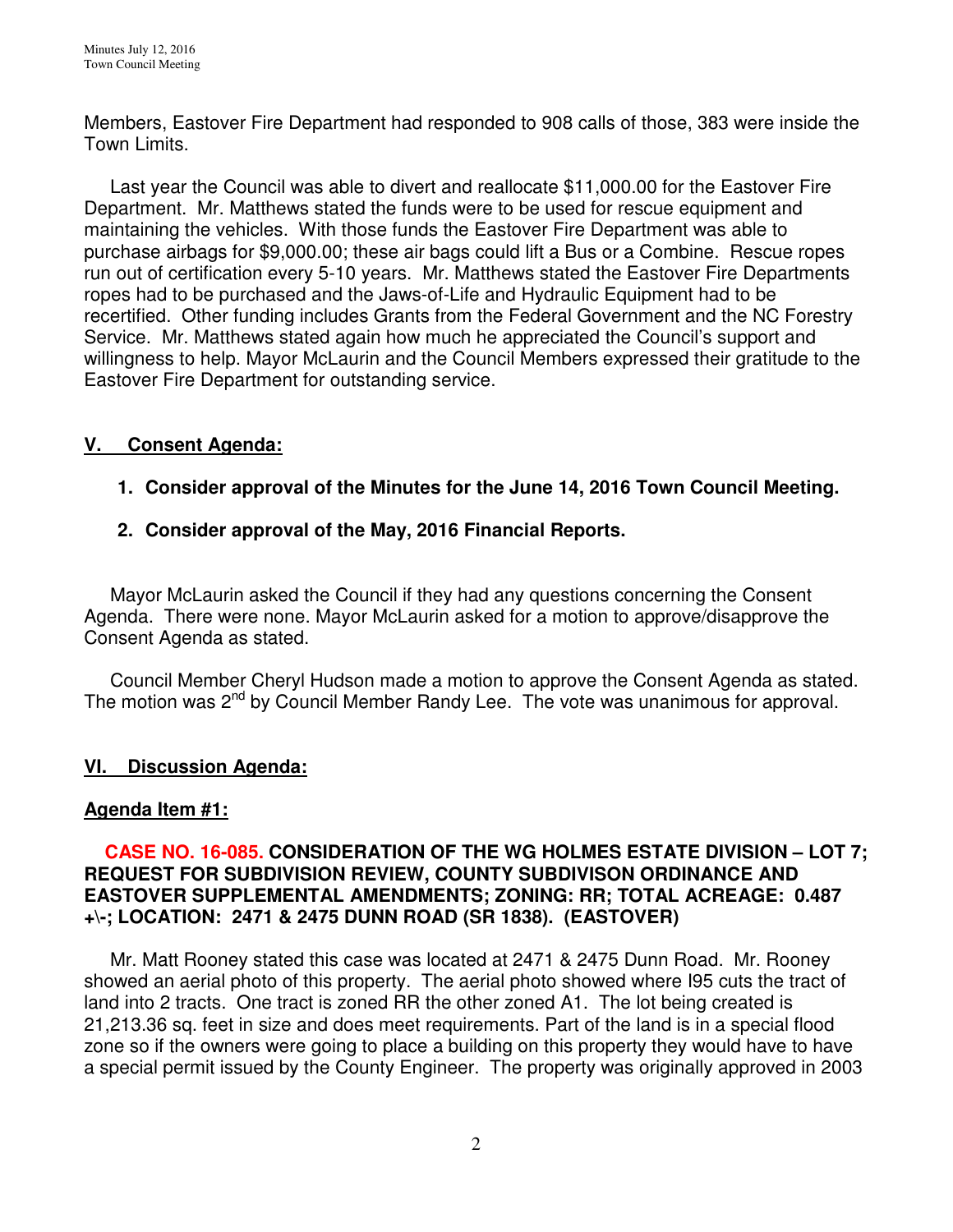to place an additional building, which was prior to the Town of Eastover becoming incorporated. Mr. Rooney said he and the Planning Board recommend approval.

 Mayor McLaurin asked the Council if they had any questions. There were none. Mayor McLaurin asked for a motion to approve/disapprove Case No. 16-085 as recommended by the Zoning and Planning Board.

Council Member Lee Hedgecoe made a motion to approve Case No. 16-085 per the Zoning and Planning Boards' direction. Council Member Cheryl Hudson 2<sup>nd</sup> the motion. The vote was unanimous for approval.

### **Agenda Item #2:**

### **Presentation on Hazard Mitigation.**

Mr. Randy Beeman, Director of Cumberland County Emergency Services, and Mr. Melvin Lewis, the EM Planner presented the Hazard Mitigation Plan to the Council. Mr. Beeman stated every 5 years through FEMA (Federal Emergency Management Agency) regulations and the State of NC Emergency Management standards the Hazard Mitigation Plan MUST be updated. The state asked Emergency Management to partner with other Counties when updating the Hazard Mitigation Plan. This is why the plan includes Hoke County (1 Municipality) as well as Cumberland County (9 Municipalities). The Hazard Mitigation plan can be found at www.co.cumberland.nc.us. The plan helps to receive federal reimbursement if a disaster occurs. Mr. Beeman asked the Council to approve the Hazard Mitigation Plan.

 Mayor McLaurin asked the Council if they had any questions. There were none. Mayor McLaurin asked for a motion to approve/disapprove the Hazard Mitigation Plan as recommended by Mr. Randy Beeman.

 Council Member Randy Lee made a motion to approve the Hazard Mitigation Plan as recommended by Mr. Beeman. Council Member Cheryl Hudson 2<sup>nd</sup> the motion. The vote was unanimous for approval.

### **Agenda Item #3:**

## **DISCUSSION ON RESOLUTION SUBJECTING THE TOWN OF EASTOVER TO THE MINIMUM HOUSING STANDARDS OF CUMBERLAND COUNTY.**

Town Manager Mr. Kim Nazarchyk stated in 2011 the Town of Eastover passed a Resolution adopting Cumberland County's Ordinances including Minimum Housing and other items. The Inspections Enforcement Office of Cumberland County has helped Eastover to demolish unsafe structures and helped oversee residential lawn care. Two months ago the Cumberland County Attorney believed a Resolution was necessary in order for the Town of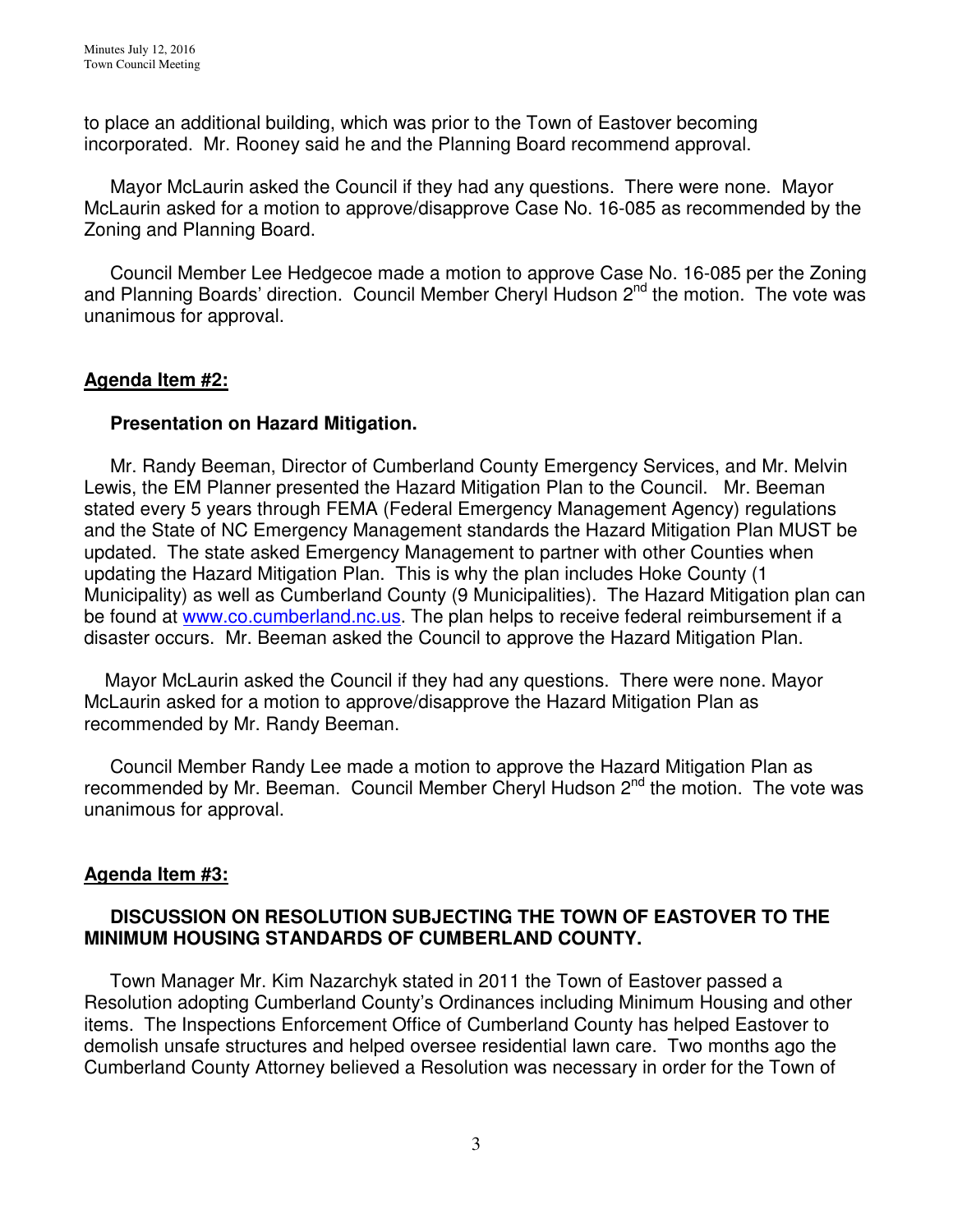Eastover to continue to use the Enforcement Division. Attorney Neil Yarborough collaborated with the County Attorney and created the Resolution on Minimum Housing Standards.

 Mayor McLaurin asked the Council if they had any questions. There were none. Mayor McLaurin asked for a motion to approve/disapprove the Resolution on Minimum Housing Standards as recommended by Attorney Neil Yarborough.

 Council Member Lawrence Buffaloe made a motion to approve the Resolution on Minimum Housing Standards as recommended by Attorney Neil Yarborough. Council Member Stan Crumpler 2<sup>nd</sup> the motion. The vote was unanimous for approval.

# **VII. RECEIVE MAYOR'S UPDATE:**

 Mayor McLaurin informed the Council that Mr. Curt Tatum Jr., will be receiving the Distinguished Citizen Award from the Boy Scouts in Mid-October. This award is for all the help and unselfishness Mr. Tatum has showed to the Boy Scouts and the community in general. The Mayor wanted to make sure the Council Members gave Mr. Tatum their support.

 The Eastover Ballpark Association has had a tremendous amount of improvement. Council Member Lawrence Buffaloe stated this was discussed at the last Town Council Meeting. He stated the Council wanted to see the bills so the Council would know how much money was spent to make the improvements. In looking at the bills presented it shows \$16,685.86 was spent so far on the improvements. Mayor McLaurin suggested the Town of Eastover pay the whole amount because the Town of Eastover owns the Eastover Ballpark. The amount would come from the new FY 2017 Budget, which Parks and Recreation has been budgeted for \$25,000.00 of improvements.

 Mayor McLaurin asked the Council if they had any questions. Town Manager, Kim Nazarchyk, informed the Mayor and the Council if the request was approved an Amendment to the Budget would also have to be made.

 Mayor McLaurin asked for a motion to approve/disapprove a reimbursement to the Eastover Ball Park Association \$16,685.86 and approve/disapprove the Amendment to the Budget.

 Council Member Lawrence Buffaloe made a motion to approve a reimbursement to the Eastover Ball Park Association for \$16,685.86 and to approve the Amendment to the Budget. Council Member Randy Lee 2<sup>nd</sup> the motion. The vote was unanimous for approval.

 Mayor McLaurin asked Mr. Kim Nazarchyk, Town Manager, where the Town stood with the Emergency Sirens. Mr. Nazarchyk informed the Mayor and the Council the Sirens were at the Town Hall and are waiting on approval from the ECPA. Mr. Nazarchyk stated Mr. Fulcher and Mr. Bowden would put them up once the approval was given.

 Mayor McLaurin wanted to know the status of the Inter-Basin Transfer lawsuit. Mr. Nazarchyk stated the hearing ended 2 weeks ago. Now the attorneys for both sides have 30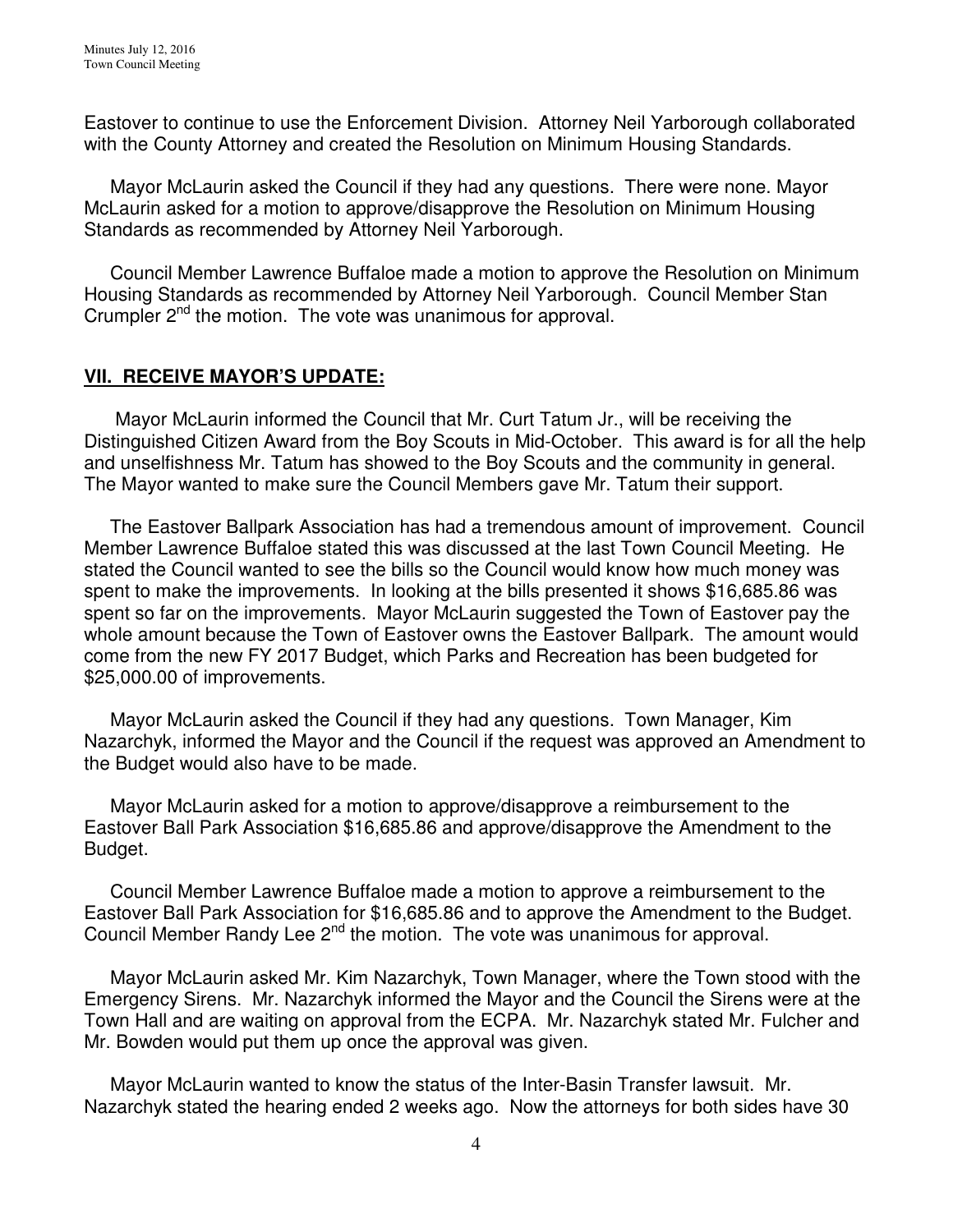days to look over and make changes to the transcripts from the trial. Once 30 days have passed the judge gets the transcripts then he has 30 days to review and make a decision. Therefore it could be the first of October, 2016 before anything is decided.

# **VIII. Receive Town Council Update:**

None.

# **IX. Receive Town Managers Update:**

 Mr. Nazarchyk stated a Policy statement was created by Attorney Neil Yarborough to state as follows:

- Who and how a Non-Profit Community Organization can use the Community Building at no charge.
- Any group or Non-Profit Organization that has a suitable function of Government providing benefit to the masses, to the entire community, such as concerts, festivals, and fund raising events, for the benefit of the public as a whole, may use the property at no charge.
- The Town Manager has discretion and the Town is not endorsing the Non-Profit group by allowing them to use the building. It is an endorsement from the Town of the specific activities.
- If the group does not agree with the Town Managers decision the group may appeal to the Council.
- The group will be liable and the Town is not responsible for accidents or various matters, the group will also be responsible for the cleanup of the area and the building.

 Mayor McLaurin asked the Council if they had any questions. There were none. Mayor McLaurin asked for a motion to approve/disapprove the Policy for use of Municipal Property by Non-Profit, Community Organizations.

 Council Member Lee Hedgecoe made a motion to approve the Policy for use of Municipal Property by Non-Profit, Community Organizations. Council Member Lawrence Buffaloe 2<sup>nd</sup> the motion. The vote was unanimous for approval.

 Town Manager Kim Nazarchyk stated there are flagrant speed limit violators within the Town. Cumberland County Sheriff's Office has large speed limit signs that show how fast you are going and it records the data. The signs are provided at no charge.